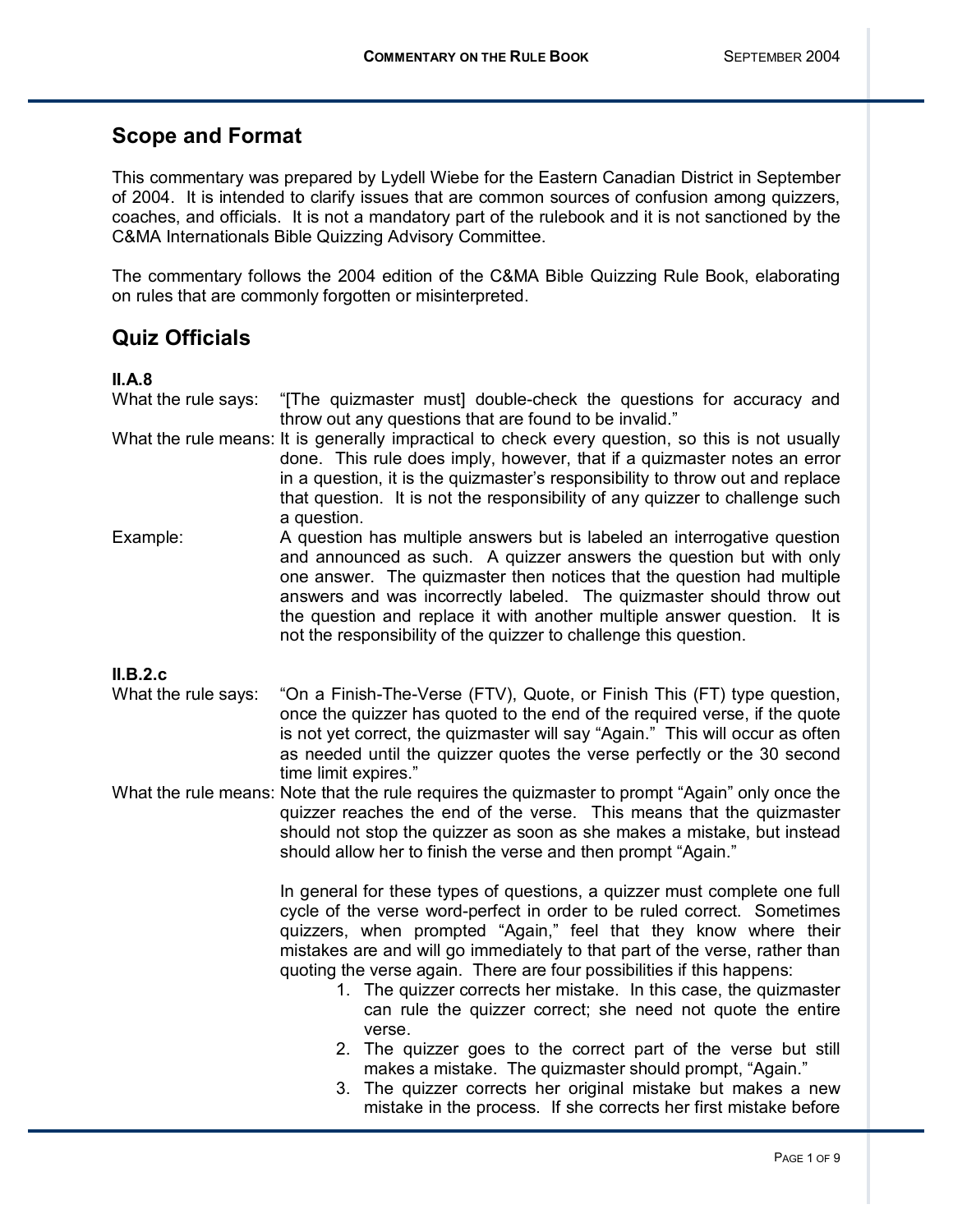she makes a new error, she should be called correct, but if she makes her new mistake prior to correcting the previous one, the quizmaster should prompt, "Again." In other words, she must complete one full cycle of the verse correctly.

- 4. The quizzer goes to the wrong part of the verse. The quizmaster should prompt "Again." Note that, if the quizzer makes a new error by returning to the wrong part of the verse, she must correct that error before she can be called correct, thus completing one full cycle of the verse correctly.
- Examples: 1. The question is: "Quote Matthew 14:33." The quizzer says, "Then those who were in the boat worshiped him, saying, 'You are the Son of God." The quizmaster should prompt "Again" only when the quizzer reaches the end of the verse. If the quizzer responds, "Truly you are the Son of God," she can be called correct; there is no need for her to quote again the part of the verse she had previously quoted correctly. She must quote enough, however, to make it clear that she knows the answer (to simply respond "Truly" would not be enough, since it does not make it clear where the word "Truly" belongs).
	- 2. The same question is asked, and when the quizmaster prompts "Again," the quizzer responds, "You are really the Son of God." The quizmaster should prompt "Again."
	- 3. The same question is asked, and when the quizmaster prompts "Again," the quizzer responds, "saying to him, 'Truly you are the Son of God." Because the new error was made before the old one was corrected, the quizmaster should prompt "Again."
	- 4. The same question is asked, and when the quizmaster prompts "Again." the quizzer responds, "Then all those who were in the boat worshiped him." A new error has been made, so the quizmaster should prompt "Again." The quizzer must now correct both errors before she can be called correct.

## **II.B.2.d**

What the rule says: "If a quizzer answers the question correctly, but is missing information found in the question, the quizmaster may ask the quizzer, "More."

What the rule means: While the rule says to use the prompt "more" only if information from the question is missing, this word is normally also used when information is missing from the answer. In cases where a quizzer gives part of the answer, but it is not quite correct, the prompt "more" is usually used first until the answer is complete, and then "again" is used. This ensures that the quizzer will have his or her full thirty seconds to answer the question. Whether the answer given was sufficiently close to correct can then be determined, if necessary, after the thirty seconds have expired. Normally, the word "more" is used to indicate that an entire phrase has been omitted; a missing word is usually signaled with the use of "again."

Examples: 1. An interrogative question is asked, "Say to the Daughter of Zion what?" (from Matthew 21:5). The quizzer responds, "See, your Lord comes to you, gentle and riding on a donkey." One phrase is missing from the end and the word "king" has been changed to "Lord." The quizmaster should prompt "more" so that the quizzer knows that part of the quote is missing.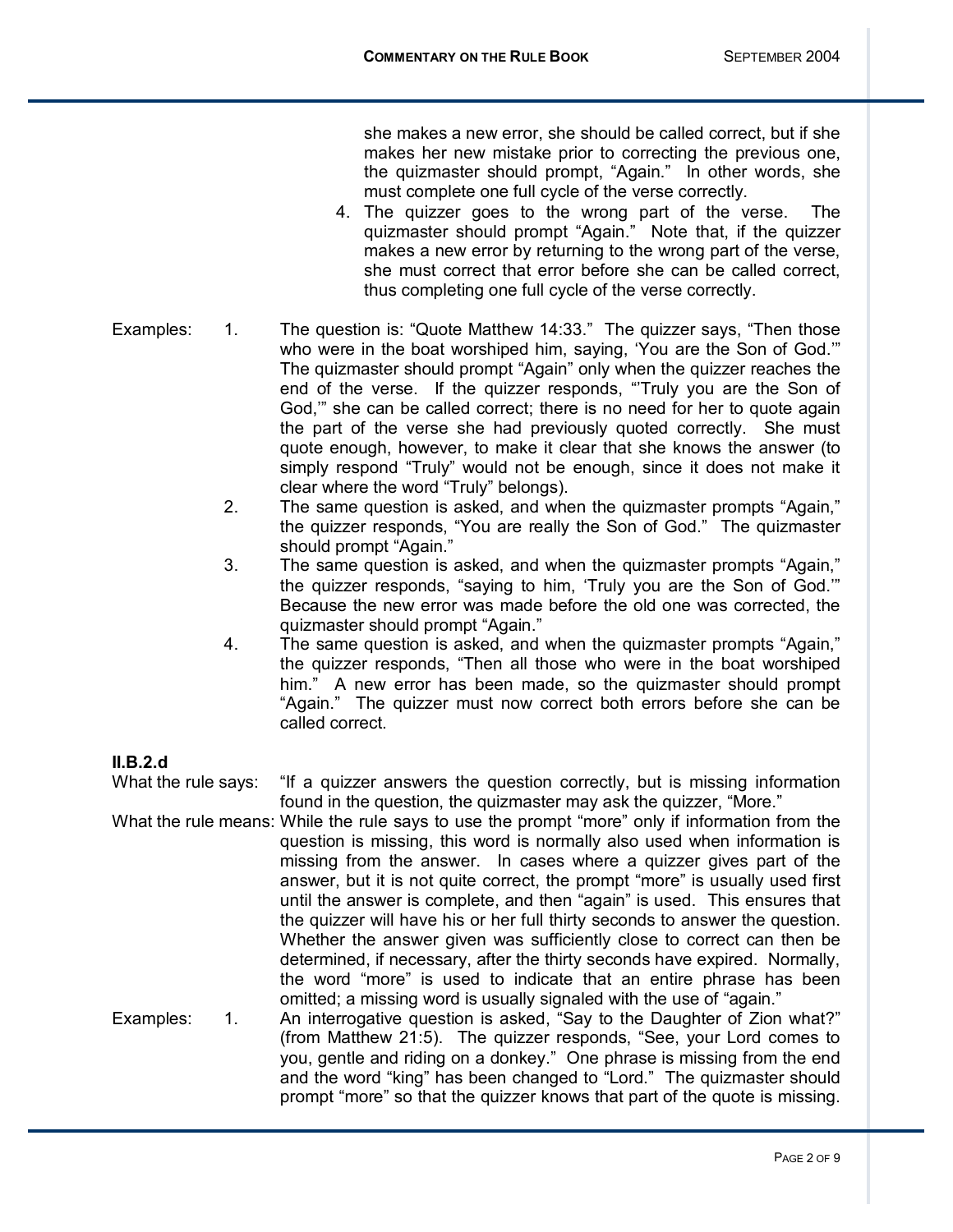If the quote is completed before the thirty seconds expire, the quizmaster should then prompt "again" so that the quizzer knows that something is wrong. By saying "more" first, the quizmaster ensures that the quizzer will have time to finish the quote, after which it can be corrected, or if time expires, the quizmaster can decide whether Lord and king are sufficiently close. This improves the quizzerís ability to answer the question correctly.

2. A multiple answer question is asked: "Let your light shine before men why?" (from Matthew 5:16). The quizzer responds, "that they may see your deeds and praise your Father in heaven." This quizzer has omitted the word "good." The quizmaster should respond with "again" rather than "more." This is because the prompt "more" implies that there is a third part to the answer, while the word "again" implies that the answer is generally correct but not quite right. The prompt "again" communicates the mistake to the quizzer more accurately, which makes the quizzer more likely to arrive at the correct answer.

## **III.A.4 & 7**

- What the rules say: "4. Answer judges will watch the quizmaster's questions for accuracy of reading.... 7. All questions are checked for accuracy, construction, and distribution by the head answer judge prior to the quiz."
- What the rule means: It is not usually practical for Answer Judges to check every question. This rule does, however, mean that if an answer judge notices cause for a question to be thrown out, whether the fault of the quiz writer or the quizmaster, it is the responsibility of the answer judge to draw this to the attention of the quizmaster. A quizzer should not have to challenge such a question.
- Example: A quizmaster misreads a question and the quizzer answers incorrectly. The answer judge should point this out to the quizmaster and the question should be thrown out. It is not the responsibility of the quizzer to challenge this question.

## **Quiz Meet Regulations and Guidelines**

### **III.B**

- What the rule says: "If a quizzer's light comes on after a question has been called and before the question has discernibly begun, a foul will be called. The quizzer is ineligible to answer that numbered question, including the toss-up or bonus question."
- What the rule means: Note that the rule says "discernibly," not "audibly." This means that if the quizmaster has begun to form the first letter of the first word of the question, even if he has not yet made a sound, a foul cannot be given; the quizzer is required to answer.

 In cases where a foul is given (for whatever reason), the quizzer is ineligible to jump on that question. This means that, even if the question is thrown out for some reason, the quizzer will not be eligible for the replacement question. The quizzer becomes eligible to jump on the next numbered question.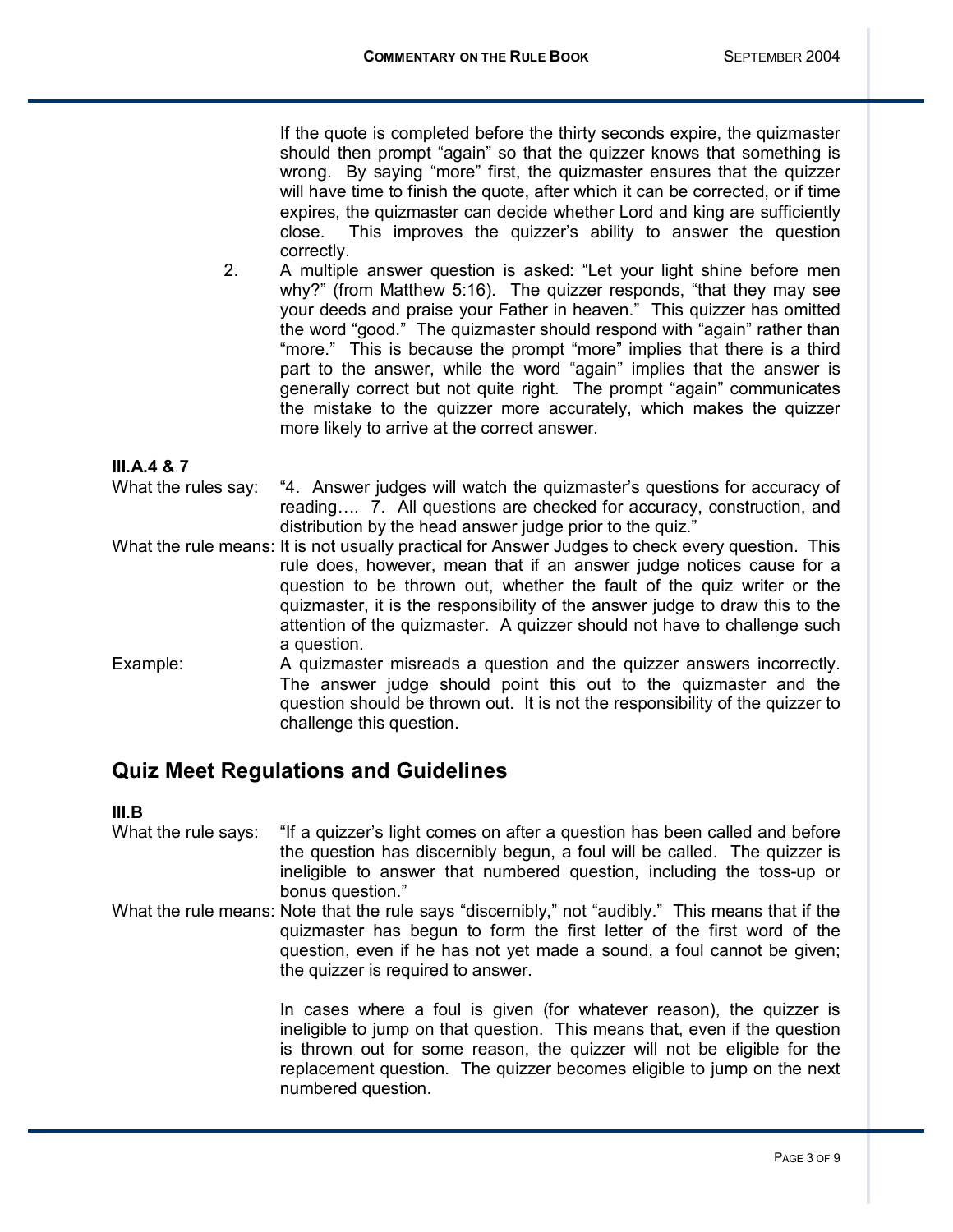- Examples: 1. A quizzer fouls question 6, which is answered incorrectly by another quizzer. She is eligible to jump on the toss-up question 7 (unless the error was made by a member of her team).
	- 2. A quizzer fouls question 16, which is answered incorrectly by another quizzer. She is not eligible to jump on the toss-up question 16A, or to answer a bonus question 16B.

## **VI.A.1**

- What the rule says: "[An answer is correct when] it contains the information requested. If the quizmaster did not complete the reading of the question, the quizzer's answer must include the information in the remainder of the question as well as the answer. It is not required to be in question and answer form, except in the case of a reference question."
- What the rule means: Except on a reference question, if a quizzer jumps before the end of the question, the quizzer must not only answer the question; she must also given the information included in the remainder of the question. There is no need, however, for her to give the question written on the card, nor is she required to restate the information already given by the quizmaster.
- Example: On an interrogative question, a quizzer jumps after the quizmaster has read, "A voice of one calling..." (from Matthew 3:3). She must answer not only, ""Prepare the way for the Lord, make straight paths for him."" She must also say "...in the desert." She is not required, though, to repeat, "A voice of one calling..." or to give the question, "A voice of one calling in the desert, what?"

### **VI.C**

What the rule says: "Only the first answer of the quizzer will be considered correct."

What the rule means: This rule is intended to prevent a quizzer from trying a few different answers until she finds the right one. It is not intended, however, to prevent a quizzer from modifying her answer at all; if it were, the quizmaster's prompt "Again" would never be necessary. A quizzer can modify her answer within the time limit before arriving at the correct answer; what she cannot do is change her answer. For example, if the answer is "turquoise" and the quizzer first says "blue," she can change her answer until she reaches the right answer; she is not incorrect on the basis of this rule. If, however, she says "red," she will be called incorrect. The key point here is that for a quizzer to be awarded the points for her question, she must eventually reach the correct answer, and she must at no time give the wrong answer. She can, however, give an answer that is close but not quite right without being called incorrect.

> A few common situations arise that deserve special attention. First, if a quizzer gives a word or phrase that is clearly taken from elsewhere (i.e., a key word or phrase), she cannot be called correct. If, however, she has the right idea but is not quite correct, she should be given her full thirty seconds to reach the correct answer. As a note to the quizzer, if you are unsure about the answer, you are most likely to be called correct if you start with a short answer, and then lengthen it if you need to. If you give too little information, you will get your full thirty seconds to reach the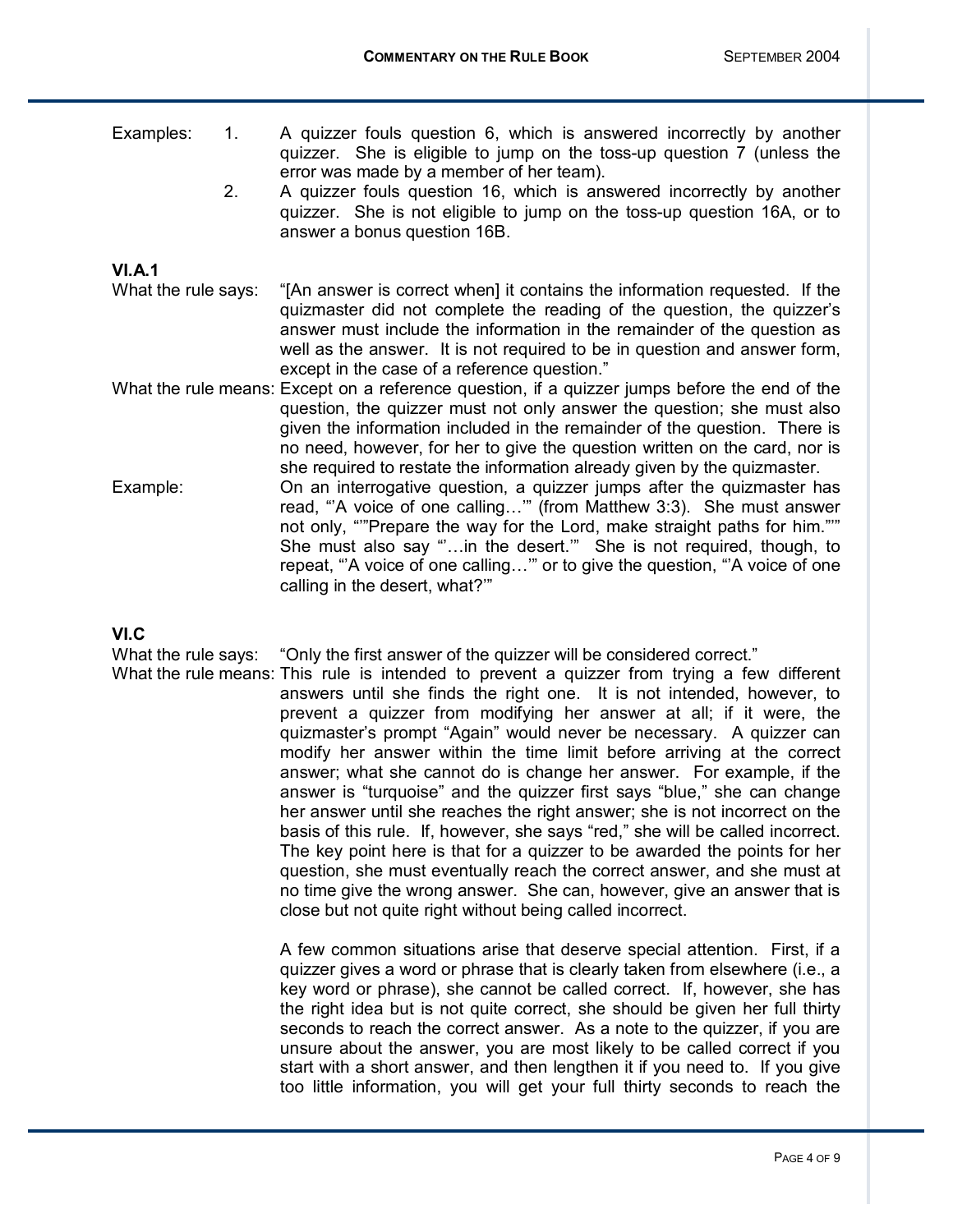correct answer, but if you give too much incorrect information, you will have to be called incorrect.

 Another possibility that this rule raises, in conjunction with the context rule, is that of quoting through a passage of material. If a quizzer does not definitively state an answer, but instead quotes through a passage of material that is in context of the answer, she is correct as long as the correct answer is included in the material. This can be advantageous to quizzers in situations where questions that start in similar ways occur near each other in the material.

- Examples: 1. The interrogative question is asked: "Magi from the east came where?" (from Matthew 2:1). If the quizzer answers, "to Judea," she is not incorrect, although she is not correct either. Because Judea does not clearly come from elsewhere, and because she is not wrong (Jerusalem is indeed in Judea), her first answer is not incorrect. She must, however, say "Jerusalem" before her thirty second time limit expires in order to be awarded the points.
	- 2. A Chapter Reference question is asked: "According to Matthew 19, is it lawful for what?" (from Matthew 19:3) but the quizzer jumps after hearing only "According to Matthew 19." If she gives her answer as, "What region? The region of Judea to the other side of the Jordanî (from Matthew 19:1), her first answer must be taken and she must be called incorrect. If, however, she starts in verse 1 and quotes through the first three verses, she will include the correct answer and will be called correct, assuming she gives the correct question when asked. Because she has not stated anything as a definitive answer, but instead has quoted the material, her "first answer" was the first three verses of the chapter, and she can be called correct. In this way, the rule requires some discretion on the part of the quizmaster as to whether an answer was given or a passage was quoted; it is in the best interests of a quizzer to always quote the passage of material surrounding the correct answer, rather than to simply state the answer.

### **VI.D**

What the rule says: "All material given by a quizzer must be from the context of the question. Context shall be limited to five verses before or after the verse or the paragraph, whichever is greater."

What the rule means: Because this rule has not been followed in the Eastern Canadian District in recent years, this year the rule is in effect only for Chapter Reference questions, in order to allow officials some time to get used to it. This rule must be read in conjunction with the previous first answer rule. As explained with regard to the first answer rule, all material must be close to correct, and the quizzer must give the correct answer within the thirty second time limit. She must not quote material that clearly comes from elsewhere. That is not to say, however, that every word she uses must appear within the context of the question; to check that would be impractical and unduly harsh. It does mean, though, that the material must not be clearly taken from elsewhere (i.e., she cannot quote from two separate passages of the material).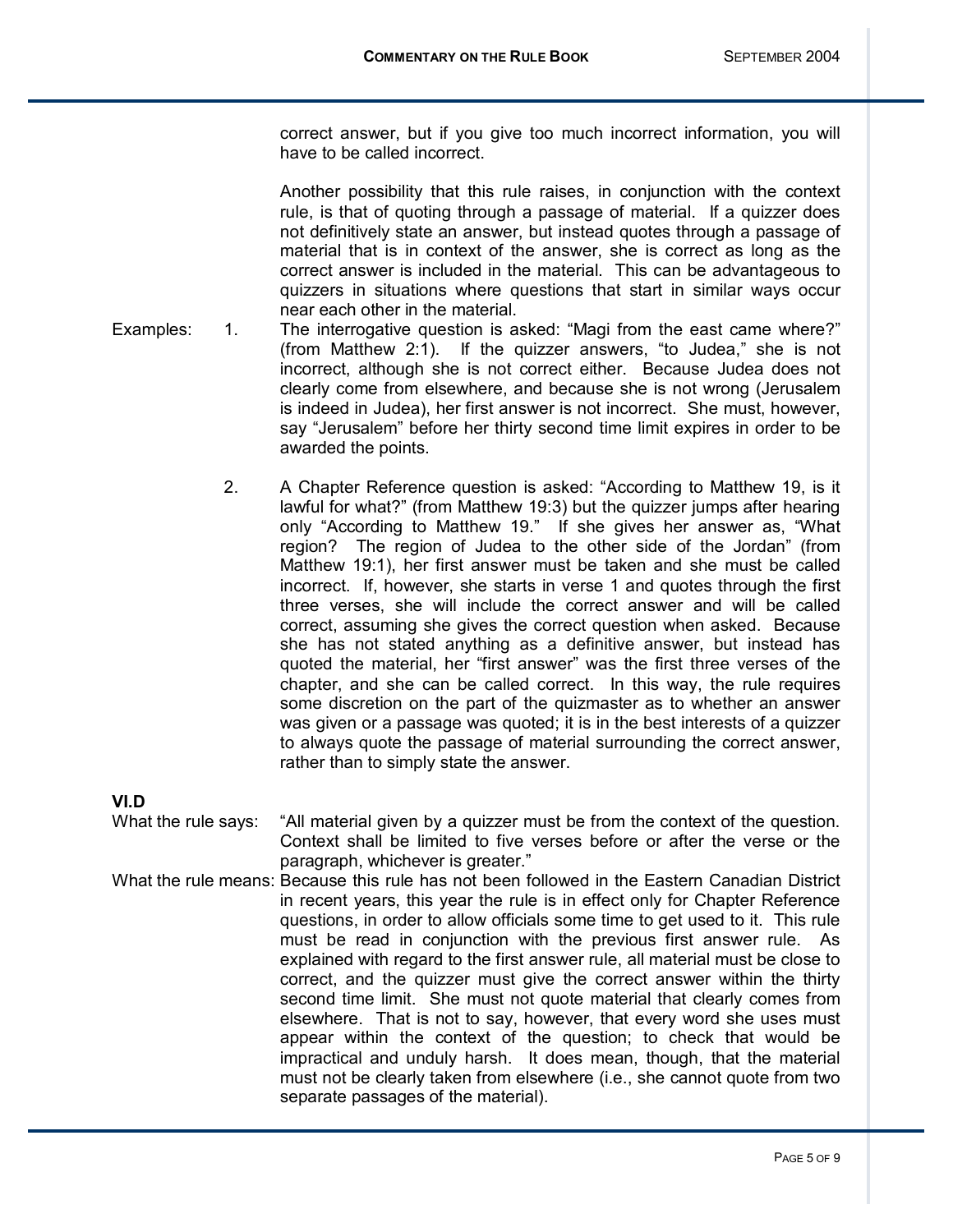Note that the context of Quote, Finish-The-Verse, Finish This, and Chapter Verse Reference questions is always limited to the verse in question, as stated in Question Types and Content Distribution sections I.B.6, I.C.1, and I.D.4.

Example: The interrogative question is: "Be as shrewd as what?" (from Matthew 10:16). If the quizzer answers, "Foxes," she is incorrect, as her first answer is both wrong and out of context, having come from Matthew 8:20. If, however, she says, "Serpents," she can be given her full thirty seconds, because her answer is close to correct and is not clearly from another passage. She will, however, need to give the key word "snakes" in order to be called correct.

**VI.E** 

- What the rule says: "1. The correct person of the deity must be given. The quizzer may not move between persons of the deity when answering. 2. If a quizzer refers to the deity as either "God" or "Lord", these must be clarified by the quizzer within 30 seconds when the text requires a more specific answer. "Jesus" and "Christ" may be interchanged. ...4. When there is a special name of the deity given in the text, which imparts specific character qualities or attributes to that person of the deity, the specific name must be given in the quizzer's answer... The quizzer may not state other such names which are not in context, even if they refer to the same person of the deity. 5. When a quizzer gives other names for the same person of the deity, used within context, these should be allowed to be clarified within 30 seconds when a more specific answer is needed."
- What the rule means: Except in questions that require the answer to be word-perfect, the correct person of the deity is all that is required; the correct name is not necessarily needed. For instance, if the answer is "Jesus" and the quizzer says "Christ," that is sufficiently close to be called correct. Likewise, "the Lord" is generally close enough to "the Lord God" to be considered correct. There are many similar examples.

Note that a quizzer can move from a general name of the deity (like "God" or "Lord") to a more specific name of a person of the deity (like "Jesus" or "Father"). The quizzer cannot, however, go from a specific name to a general name.

Example: The interrogative question is asked: "See your good deeds and praise whom?" (from Matthew 5:16). The quizzer answers "God." This general name of the deity is not incorrect, and as such, the quizzer should be given her full thirty seconds to answer. She must, however, state her answer as "your Father in heaven," or something very similar (such as "your Father, who is in heaven"), to be called correct.

### **VII.A.1**

What the rule says: "[An answer is incorrect when] incorrect information has been given that is not part of the context even though the right answer may be included in it."

What the rule means: Most of the situations that come out of this rule have already been addressed, and therefore will not be readdressed here. One specific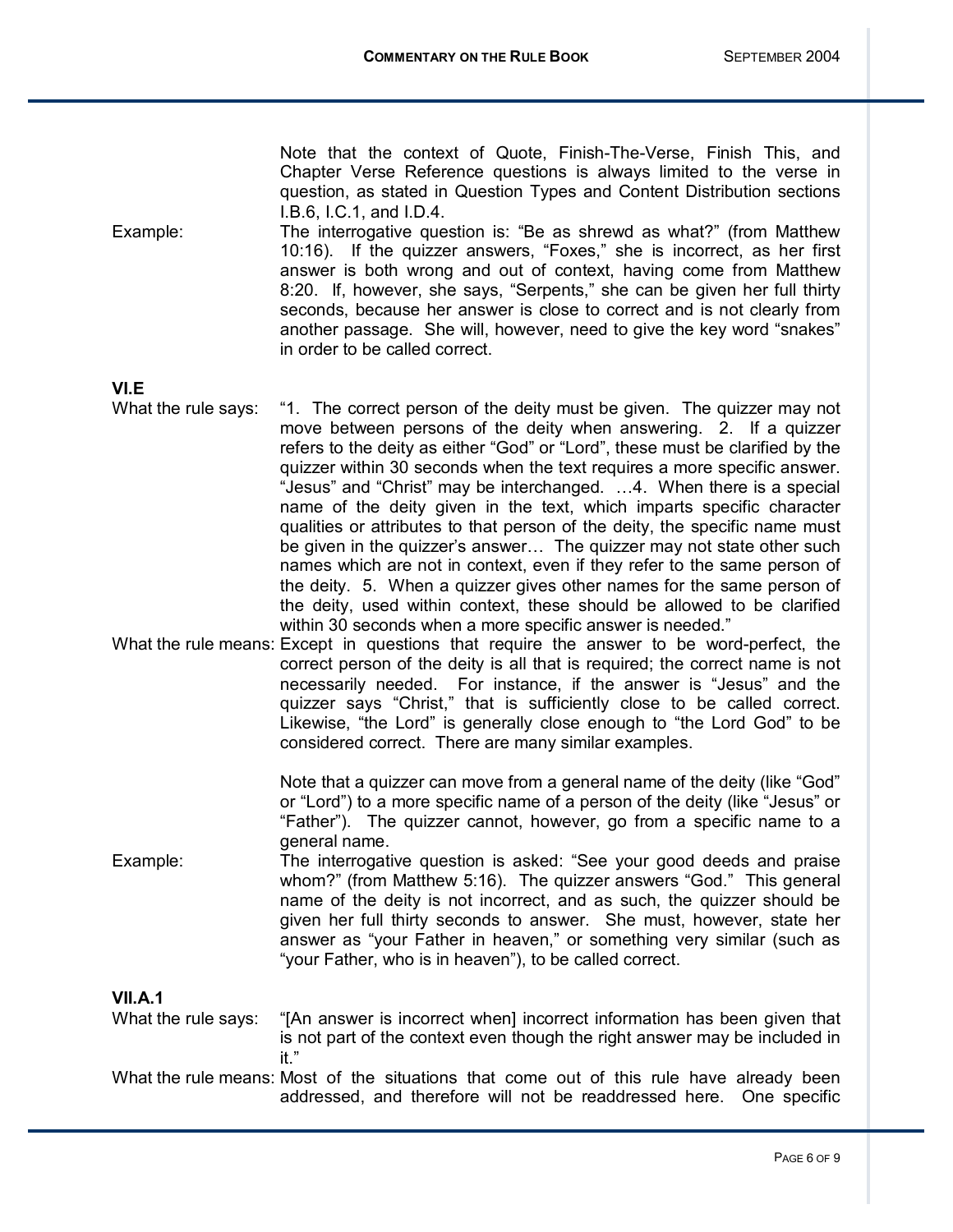situation is worth mentioning, however. Sometimes a quizzer answering a Quote or Finish-The-Verse question will quote the correct verse and continue into the next verse. If the quizzer quotes the first verse perfectly, she will be called correct, even if she continues into the next verse. In this situation, she has correctly answered the question before she gives information from out of context, and is therefore correct. If she makes a mistake in quoting the verse, however, her information from out of context will make her incorrect, even if she then returns and corrects her mistake. In this case, she has given information from out of context before she correctly answers the question, and is therefore incorrect.

## **VII.A.3**

What the rule says: "[An answer is incorrect when] the time limit has elapsed before the complete answer is given."

What the rule means: The one point that should be mentioned with respect to this rule is that the tie does not go to the quizzer. That is, if the buzzer begins to sound before the quizzer has completed her answer, she must be called incorrect.

# **Question Types and Content Distribution**

#### **General**

The number of each question type that should be included in each quiz is given in this section of the rules. If a quizmaster or answer judge is aware that this distribution has not been followed, he should adjust the quiz accordingly, if this is possible (refer to Quiz Officials II.A.8 and III.A.7).

#### **I.B.2 & 3; 1.C.3 & 4**

- What the rules say: "2. [Finish-The-Verse Questions] must be strong enough to stand on its own without requiring additional verses to explain it. 3. [They] must be of spiritual value or be significant to the chapter." Rules 1.C.3 & 4 are similar but apply to Quote questions.
- What the rule means: These rules are intended primarily as a guideline for question writers, rather than a basis for quizzers to challenge. Thus, a quizzer's challenge that a Finish-The-Verse or Quote question is invalid because it does not stand on its own or is of insufficient spiritual value or significance to the chapter will almost always be overruled. The argument that any verse of Scripture either is unable to stand on its own or is insignificant is generally an untenable one.

**I.D.4** 

What the rule says: "Chapter-Only and Chapter-Verse Reference Questions: A question is required if a jump is made prior to the complete reading of the question. The question given must be a similar question to the one on the card and fulfill the requirements of the question and answer on the card. The quizzer must stay within the context on a chapter-only reference question and may not change to another verse on a chapter-verse reference question."

What the rule means: Note that the rules require only that the question be similar, not identical. Thus, the same question given with a different interrogative is still correct.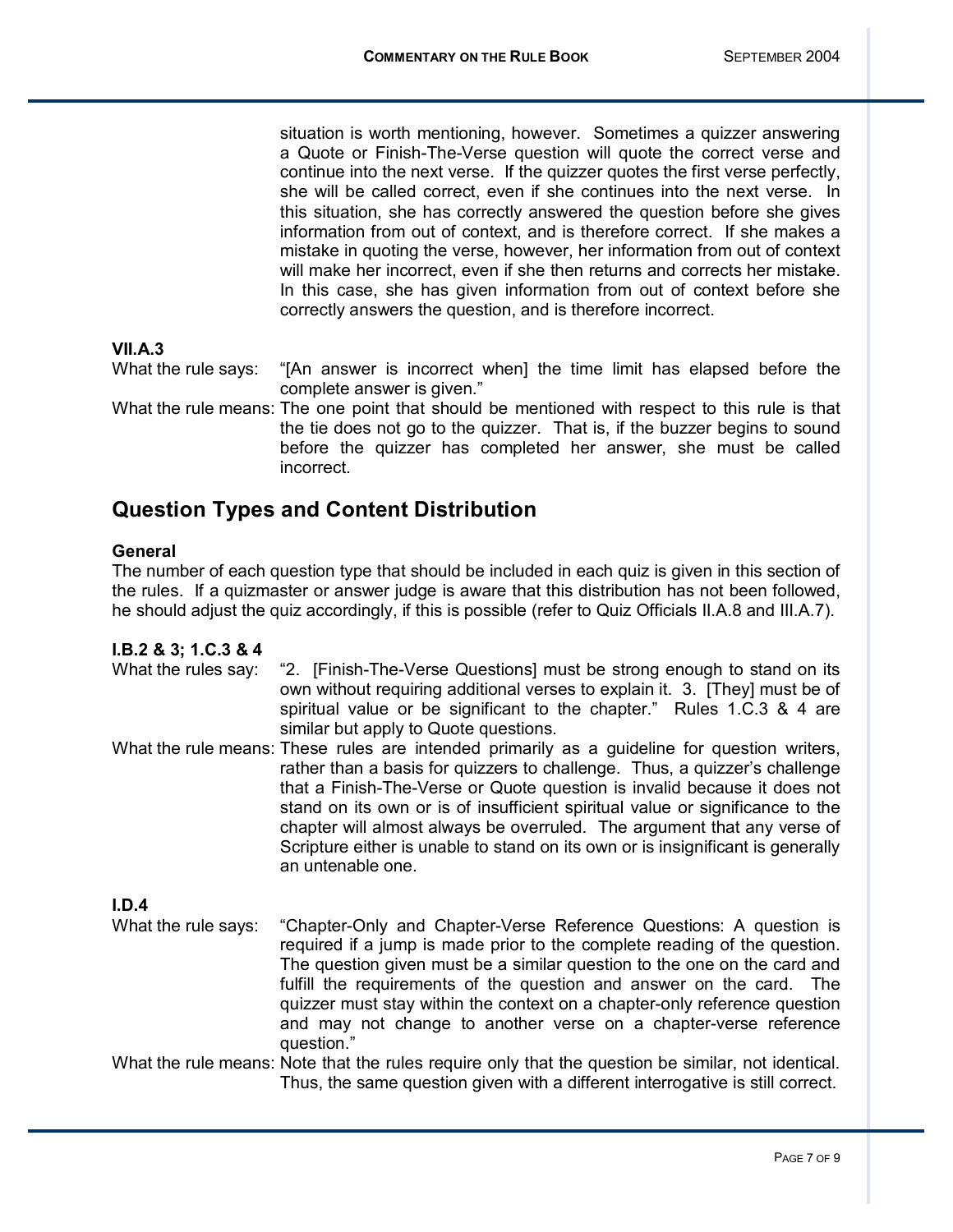In general, it can be said that the question given need not be the same as that on the card, but must meet the following requirements:

- 1. Taken together, the question given by the quizzer and its answer must include all of the information in the question and answer on the quizmaster's card.
- 2. The question given by the quizzer must be valid for the question style. That is, the question given must not have multiple answers when the question asked was not a multiple answer question. Likewise, a chapter-verse reference question must not be unique; the same question must be able to be asked of another verse in the chapter. Similarly, a chapter-only reference question must not occur elsewhere in the same chapter, but it must occur elsewhere in the book.
- 3. If the quizzer jumps after part of the question has been read, the question given by the quizzer must begin in the same way as what the quizmaster has read.

Note that the rules imply that a question and answer may be "reversed," provided the question given is a valid one. If the quote from the material said "black sheep" and the quizmaster's question was "black what?" the question "what sheep?" would also be acceptable, provided it meets the requirements of the question type.

- Examples: 1. On the Chapter-Only reference question "According to Matthew 27, the whole what?" (from Matthew 27:27), the quizzer jumps before the question is complete. After quoting the answer correctly ("the whole company of soldiers"), she gives her question as "the whole company of what?" While her question and answer together include all the necessary information, her question is invalid because it contains a key word, and therefore her question is not a chapter-only reference question. She is incorrect.
	- 2. The Chapter-Verse reference question is asked: "According to Matthew 19:24, what kingdom?î but the quizzer jumps before the question is begun. She correctly quotes the verse and gives her question as "the kingdom of whom?" Because this is a valid question (see Matthew 19:23) that requires the same information, and because the quizmaster had not begun to read the question, she is correct, even though her question is not the same as the quizmaster's.
	- 3. The Chapter-Verse reference question is asked: "According to Matthew 6:23, your whole body will be full of what?î but the quizzer jumps after the word "body." She correctly quotes the verse and gives her question as ìyour whole body will be what?î Because her question and answer together require the same information as the quizmasterís, because her question is also valid (it has only one answer and also appears in verse 22), and because it fits with what the quizmaster has said, she is correct.

## **II.A.3**

What the rule says: "[Questions should be declared invalid by the quizmaster or answer judges if] a Multiple-Answer, Reference, Finish-The-Verse, Situation, or Quote Question is not preceded by a statement to that effect."

What the rule means: If a quizmaster neglects to specify the question type before these types of questions, it is not the responsibility of the quizzers to challenge the